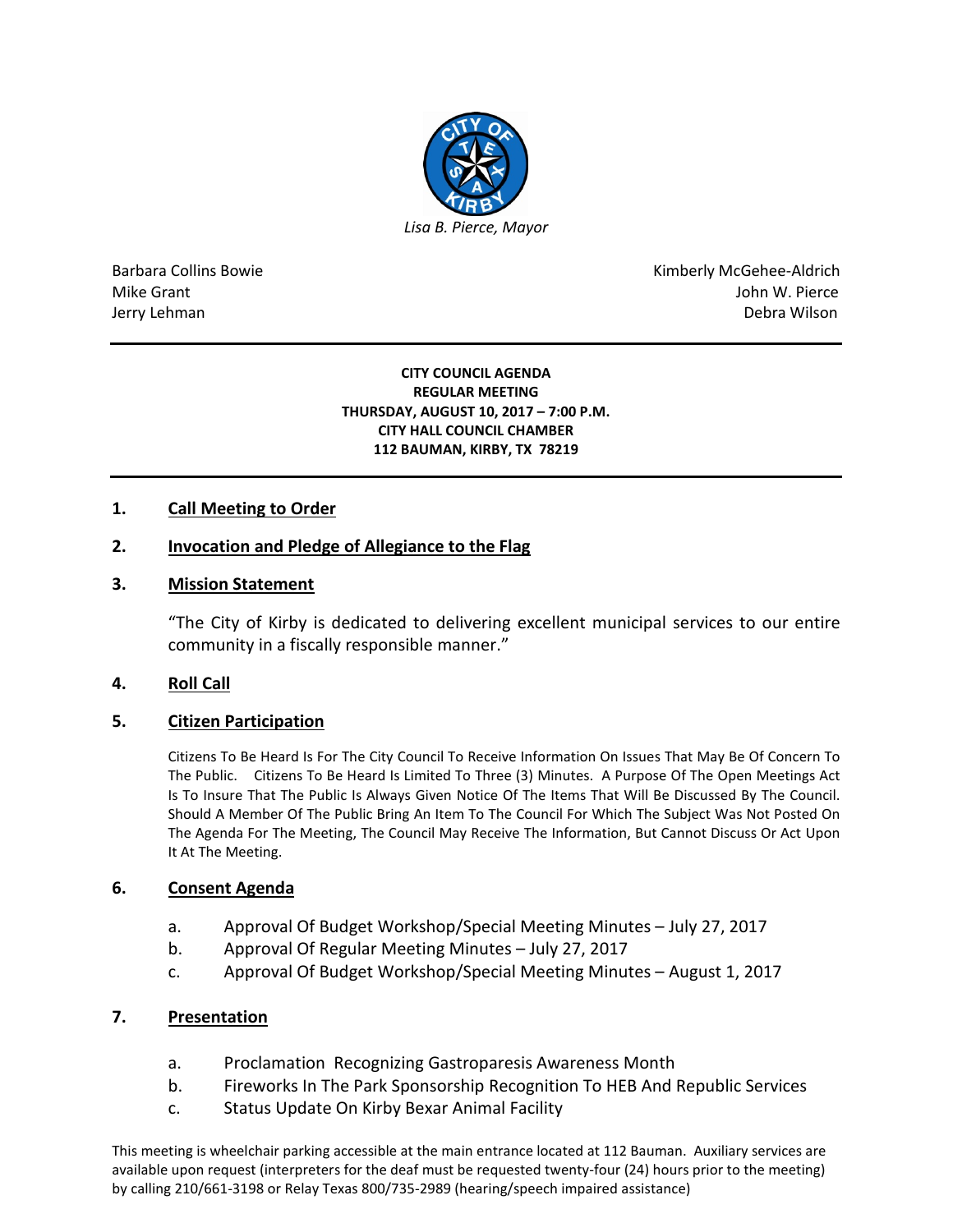d. Status Update On City Of Kirby Personnel

# **8. Public Hearing**

a. Crime Control And Prevention District Fiscal Year 2017-2018 Budget

### **9. Discussion And Possible Action**

- a. Discussion And Possible Action To Award A Bid For Binz Engleman Road Reconstruction
- b. Status Update, Discussion And Possible Action Regarding An RV Located At 239 Gaiety Lane
- c. Discussion And Possible Action Regarding An Addendum To The Service Contract For Fines And Fees Collection Services With Vigilant Solutions
- d. Discussion And Possible Action To Consider Resolution R-2017-694 Amending An Advance Funding Agreement (AFA) Between The City Of Kirby And The Texas Department Of Transportation For A Hike And Bike Trail In Friendship Park
- d. Appointment Of Member To Kirby Senior Center Board
- e. Discussion And Possible Action Regarding New Phone System
- f. Discussion And Possible Action Regarding The Municipal Swimming Pool
- g. Discussion And Possible Action Regarding The Digital Sign Located On FM 78

# **10. Budget Workshop**

a. Discussion And Direction Of The Proposed Fiscal Year 2017-2018 Budget

# **11. Executive Session**

a. Executive Session Pursuant To The Texas Government Code, Section 551.074, Personnel Matters, For Deliberation On Review, Evaluation, Duties, Discipline Or Dismissal Of City Manager

# **12. Reconvene To Open Session**

a. Discussion And Possible Action On Review, Evaluation, Duties, Discipline Or Dismissal Of City Manager

This meeting is wheelchair parking accessible at the main entrance located at 112 Bauman. Auxiliary services are available upon request (interpreters for the deaf must be requested twenty-four (24) hours prior to the meeting) by calling 210/661-3198 or Relay Texas 800/735-2989 (hearing/speech impaired assistance)